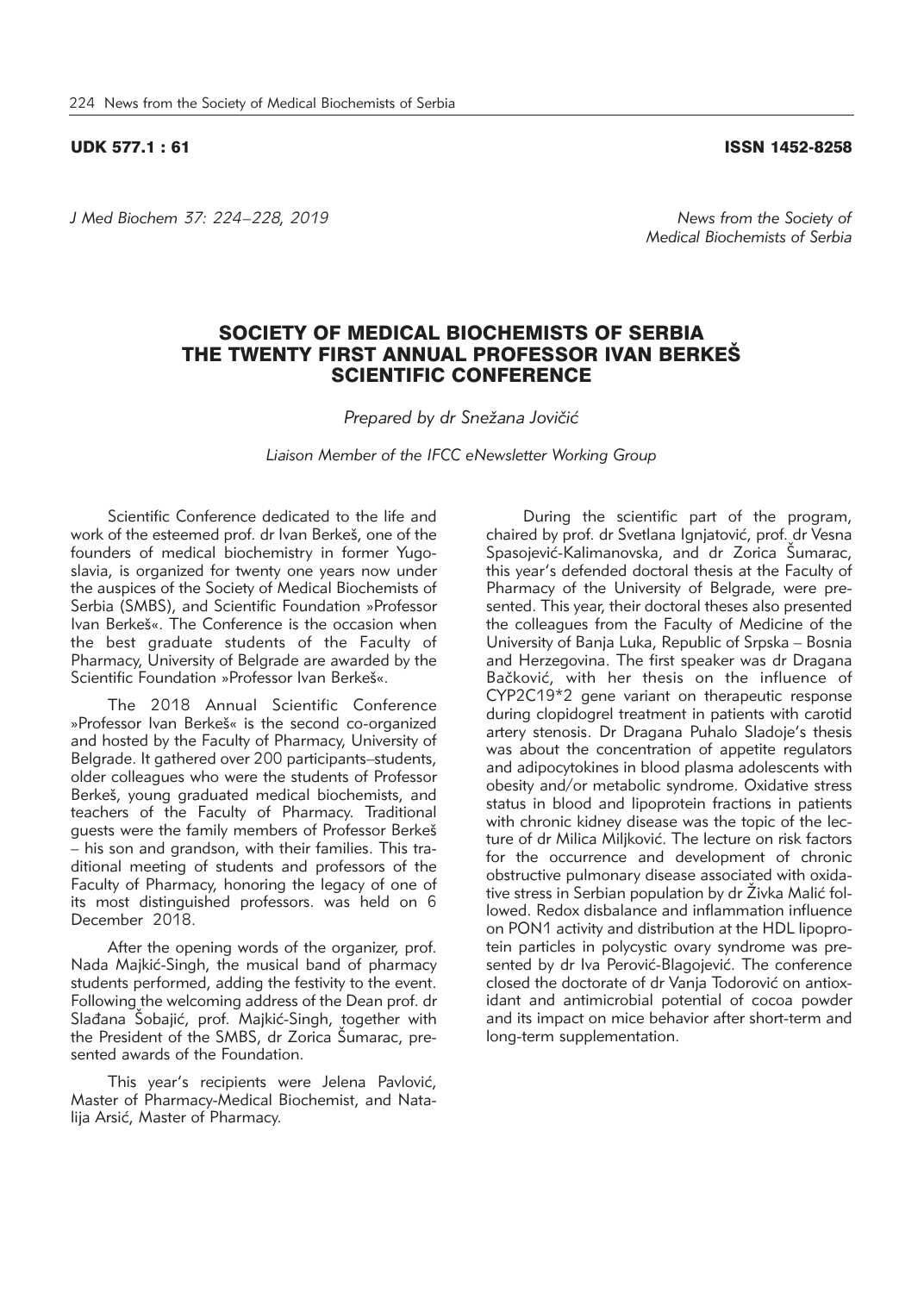

Professor Nada Majkić-Singh address to Professor Berkeš Scientific Conference participants.



Professor Slađana Sobajić, Faculty of Pharmacy Dean address to the Conference participants.



Pharmacy students' musical band oppening the Conference.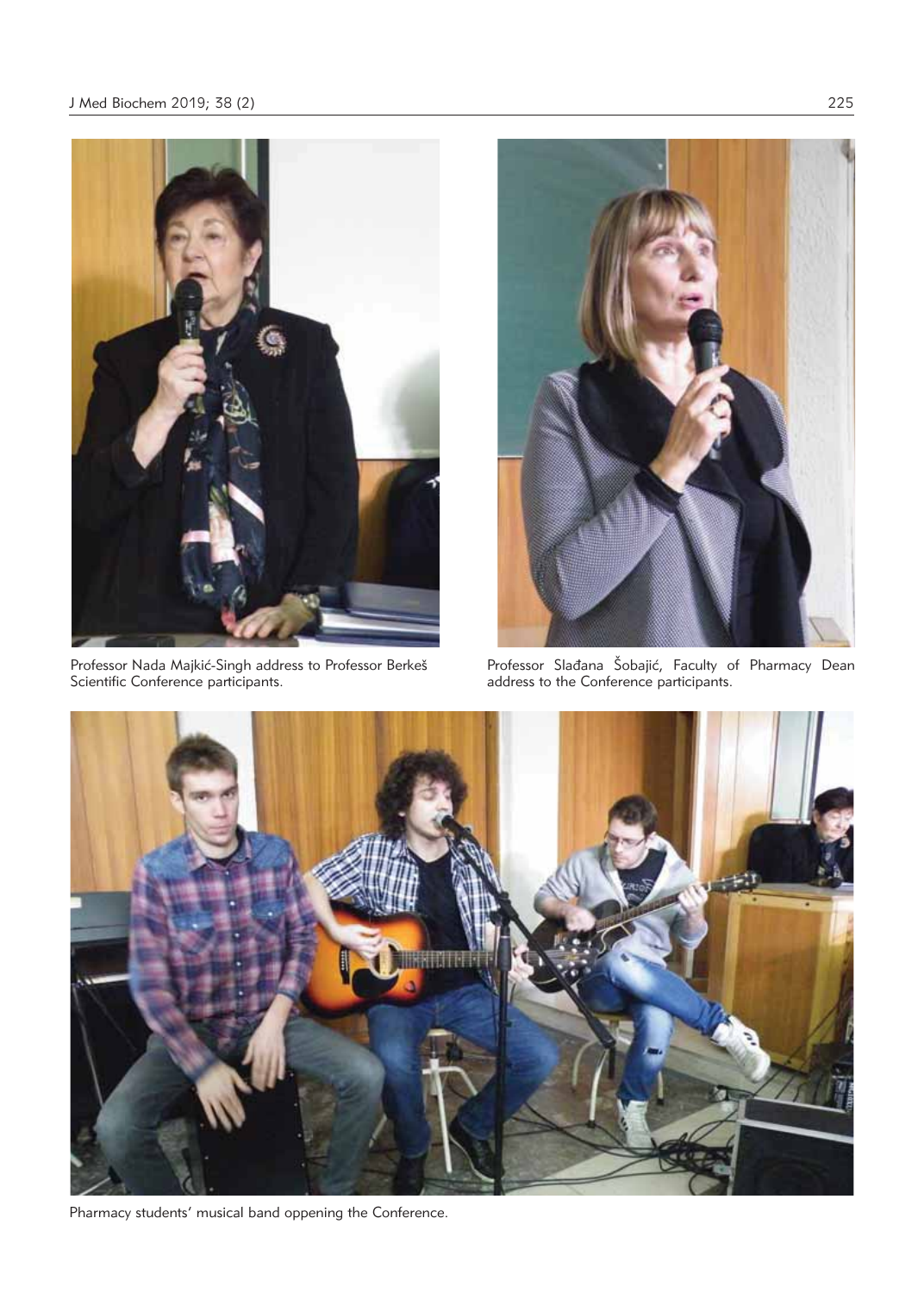

Conference presidents: Nada Majkić-Singh, Vesna Kalimanovska Spasojević, Svetlana Ignjatović, Zorica Šumarac.



This years laureates, Jelena Pavlović and Natalija Arsić, with prof. dr Nada Majkić-Singh and dr Zorica Šumarac.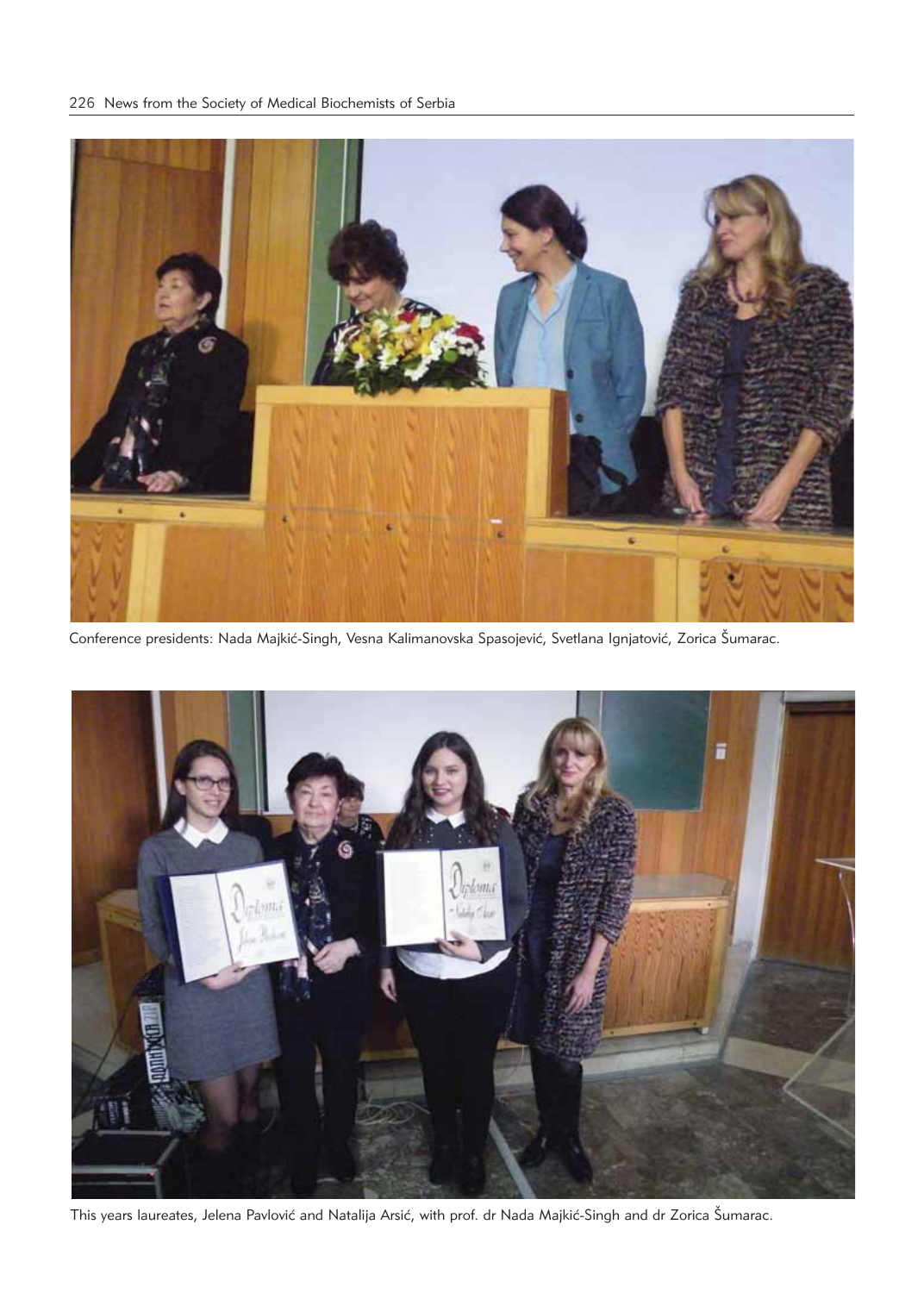

Chairs and lecturers, from left to righ: dr Milica Miljković, dr Iva Perović-Blagojević, prof. Vesna Spasojević-Kalimanovska, prof. Nada Majkić-Singh, dr Željka Malić, prof. Svetlana Ignjatović, dr Dragana Bačković, dr Dragana Puhalo-Sladoje, and dr Zorica Šumarac.



Professor Vesna Kalimanovska Spasojević introducing the lecturers.



Conference participants.